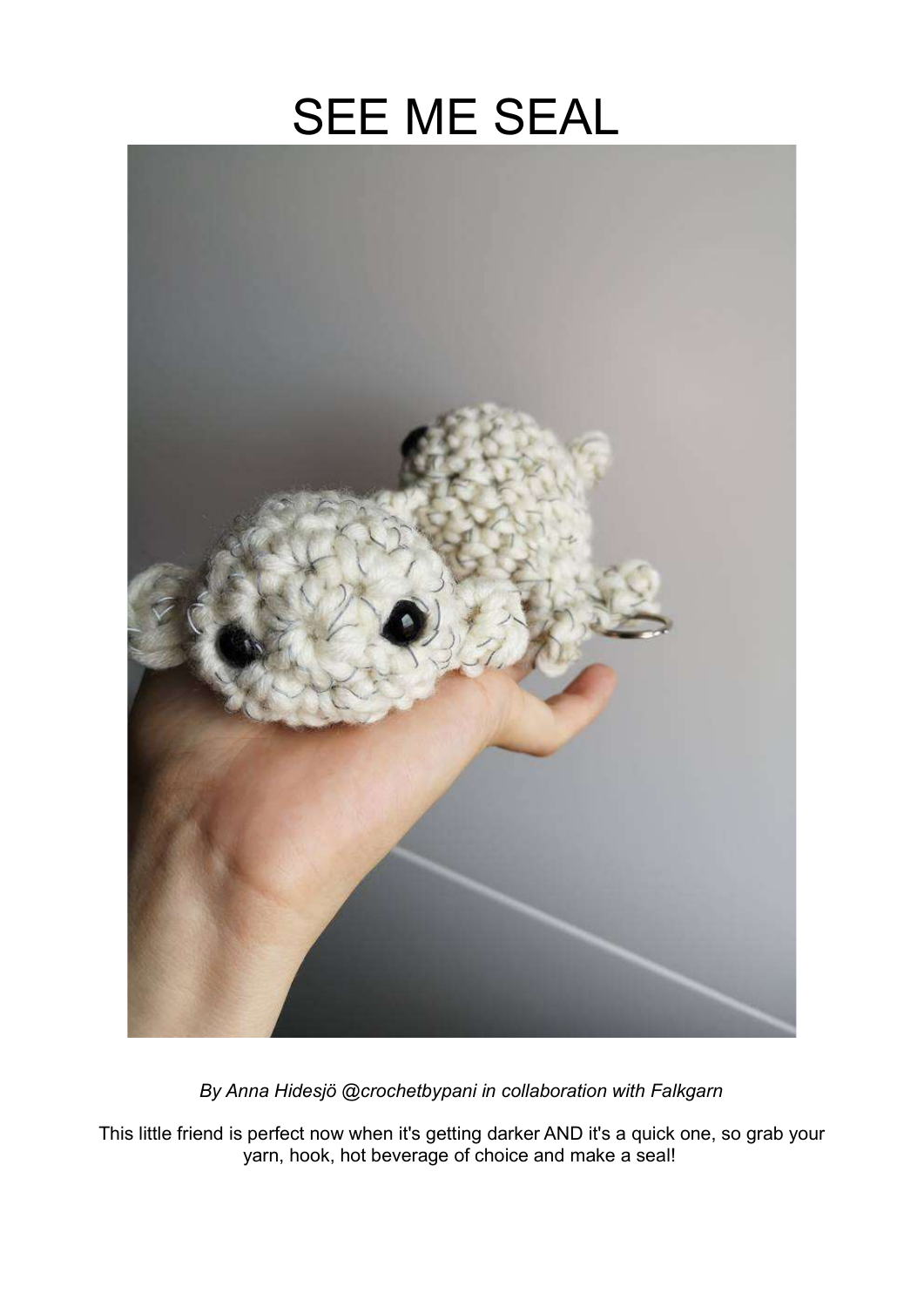#### You'll need:

- Falkgarn Blända (colour Ecru)
- Hook: 6 mm
- Safety eyes 10 mm (or embroid a pair)
- Filling
- Key Chain 25 mm
- Needle to fasten ends

#### Finished size:

-10 cm long + the key chain. -Ca. 6 cm wide.

#### Terms US

R – Round S – Stitch MC – Magic circle Sc – Single crochet Hdc – Half double crochet Dc – Double crochet Inc – Increase Dec – Decrease Slst – Slip Stitch Ch – Chain Stitch FO – Fasten off

## Pattern:

### BODY

 $R1: 6$  sc in to MC = 6 s R2: 2 sc in each stitch  $= 12$  s put the eyes between row 2 and 3  $R3: 1$  sc in each s = 12 s R4: (5 sc, inc)  $x = 14$  s R5-7: 1 sc in each  $s = 14 s$ R8: dec x 2, 10 sc = 12 s R9: dec  $x 6 = 6 s$  $R10: 6$  sc = 6 s

## TAIL

R11: sc until you are lined up where you placed an eye to start the tail. in the first sc do 1 hdc, 1 dc, 1 hdc, 2 sc, do 1 hdc, 1 dc, 1 hdc in the next s, 1 sc, Stuff your seal and continue slst through the next s and through the second sc on the back to close the tail. Pull through yarn and leave a long tail to sew in the ends AND to fasten the key chain at the same time.